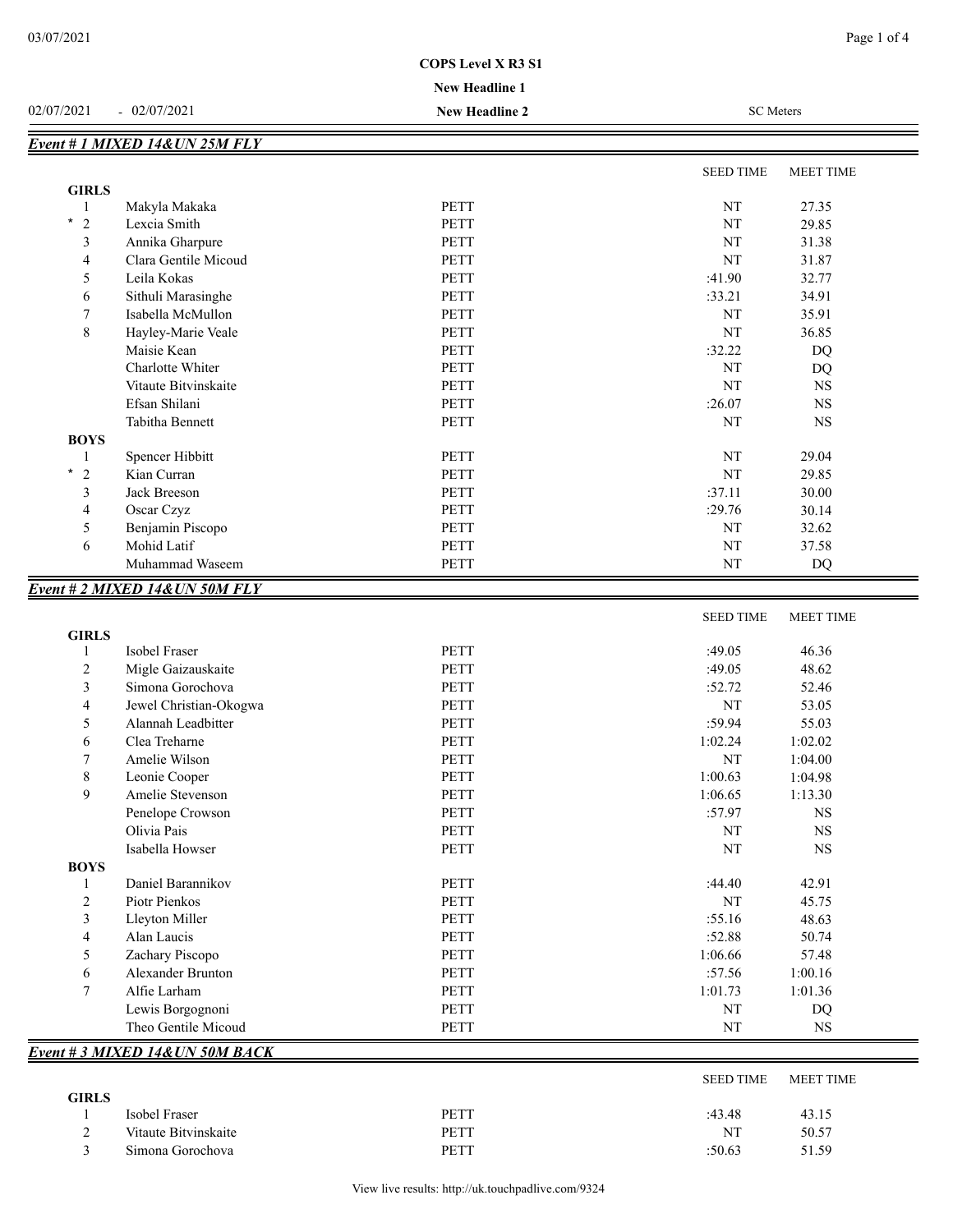### **COPS Level X R3 S1**

# **New Headline 1**

| 02/07/2021              | $-02/07/2021$                     | <b>New Headline 2</b> |           | <b>SC</b> Meters |  |
|-------------------------|-----------------------------------|-----------------------|-----------|------------------|--|
| 4                       | Migle Gaizauskaite                | PETT                  | :56.74    | 52.30            |  |
| 5                       | Efsan Shilani                     | PETT                  | :55.54    | 52.86            |  |
| 6                       | Amelie Stevenson                  | PETT                  | :53.30    | 55.34            |  |
| 7                       | Leila Kokas                       | <b>PETT</b>           | NT        | 56.08            |  |
| 8                       | Jewel Christian-Okogwa            | PETT                  | NT        | 56.22            |  |
| 9                       | Alannah Leadbitter                | PETT                  | :54.74    | 56.36            |  |
| 10                      | Leonie Cooper                     | PETT                  | :56.87    | 57.87            |  |
| 11                      | Amelie Wilson                     | PETT                  | NT        | 1:01.04          |  |
| 12                      | Lexcia Smith                      | PETT                  | NT        | 1:01.09          |  |
| 13                      | Makyla Makaka                     | PETT                  | NT        | 1:01.37          |  |
| 14                      | Clara Gentile Micoud              | PETT                  | NT        | 1:11.17          |  |
| 15                      | Isabella McMullon                 | PETT                  | NT        | 1:13.00          |  |
| 16                      | Sithuli Marasinghe                | <b>PETT</b>           | NT        | 1:14.11          |  |
| 17                      | Annika Gharpure                   | PETT                  | NT        | 1:14.97          |  |
| 18                      | Hayley-Marie Veale                | PETT                  | NT        | 1:19.56          |  |
| 19                      | Charlotte Whiter                  | PETT                  | NT        | 1:19.76          |  |
| 20                      | Maisie Kean                       | PETT                  | NT        | 1:22.42          |  |
|                         | Tabitha Bennett                   | PETT                  | NT        | DQ               |  |
|                         | Olivia Pais                       | PETT                  | NT        | <b>NS</b>        |  |
|                         | Isabella Howser                   | PETT                  | NT        | <b>NS</b>        |  |
|                         | Clea Treharne                     | PETT                  | 1:01.72   | $_{\rm NS}$      |  |
|                         | Penelope Crowson                  | PETT                  | :55.76    | $_{\rm NS}$      |  |
| <b>BOYS</b>             |                                   |                       |           |                  |  |
| 1                       | Lleyton Miller                    | PETT                  | :47.87    | 45.12            |  |
| $\overline{c}$          | Piotr Pienkos                     | PETT                  | :48.32    | 48.31            |  |
| $\overline{\mathbf{3}}$ | Daniel Barannikov                 | PETT                  | :51.00    | 48.54            |  |
| 4                       | Zachary Piscopo                   | PETT                  | :52.75    | 48.83            |  |
| 5                       | Ruben Minns                       | PETT                  | :52.59    | 50.06            |  |
| 6                       | <b>Alexander Brunton</b>          | PETT                  | :53.12    | 51.59            |  |
| 7                       | Alfie Larham                      | PETT                  | :58.26    | 54.51            |  |
| $\,8\,$                 | Alan Laucis                       | PETT                  | :55.01    | 55.91            |  |
| 9                       | Spencer Hibbitt                   | PETT                  | $\rm{NT}$ | 58.78            |  |
| 10                      | Jack Breeson                      | PETT                  | $\rm{NT}$ | 59.07            |  |
| 11                      | Kian Curran                       | PETT                  | NT        | 59.81            |  |
| 12                      | Lewis Borgognoni                  | PETT                  | $\rm{NT}$ | 1:00.22          |  |
| 13                      | Benjamin Piscopo                  | PETT                  | $\rm{NT}$ | 1:08.38          |  |
| 14                      | Mohid Latif                       | PETT                  | $\rm{NT}$ | 1:19.89          |  |
|                         | Oscar Czyz                        | PETT                  | $\rm{NT}$ | DQ               |  |
|                         | Muhammad Waseem                   | PETT                  | 1:16.15   | $_{\rm NS}$      |  |
|                         | Theo Gentile Micoud               | PETT                  | NT        | $_{\rm NS}$      |  |
|                         | Event # 4 MIXED 14& UN 25M BREAST |                       |           |                  |  |

|              |                      |             | <b>SEED TIME</b> | <b>MEET TIME</b> |
|--------------|----------------------|-------------|------------------|------------------|
| <b>GIRLS</b> |                      |             |                  |                  |
|              | Makyla Makaka        | <b>PETT</b> | NT               | 31.60            |
| 2            | Charlotte Whiter     | <b>PETT</b> | :38.94           | 32.08            |
| 3            | Hayley-Marie Veale   | <b>PETT</b> | NT               | 35.08            |
| 4            | Annika Gharpure      | <b>PETT</b> | NT               | 35.85            |
| 5            | Clara Gentile Micoud | <b>PETT</b> | NT               | 37.89            |
| 6            | Leila Kokas          | <b>PETT</b> | NT               | 39.04            |
| 7            | Lexcia Smith         | <b>PETT</b> | NT               | 39.16            |
| 8            | Isabella McMullon    | <b>PETT</b> | NT               | 42.42            |
| 9            | Maisie Kean          | <b>PETT</b> | :36.10           | 43.38            |
| 10           | Sithuli Marasinghe   | <b>PETT</b> | :38.90           | 46.91            |
|              | Tabitha Bennett      | <b>PETT</b> | :35.09           | <b>NS</b>        |
| <b>BOYS</b>  |                      |             |                  |                  |
|              | Kian Curran          | <b>PETT</b> | :33.85           | 31.35            |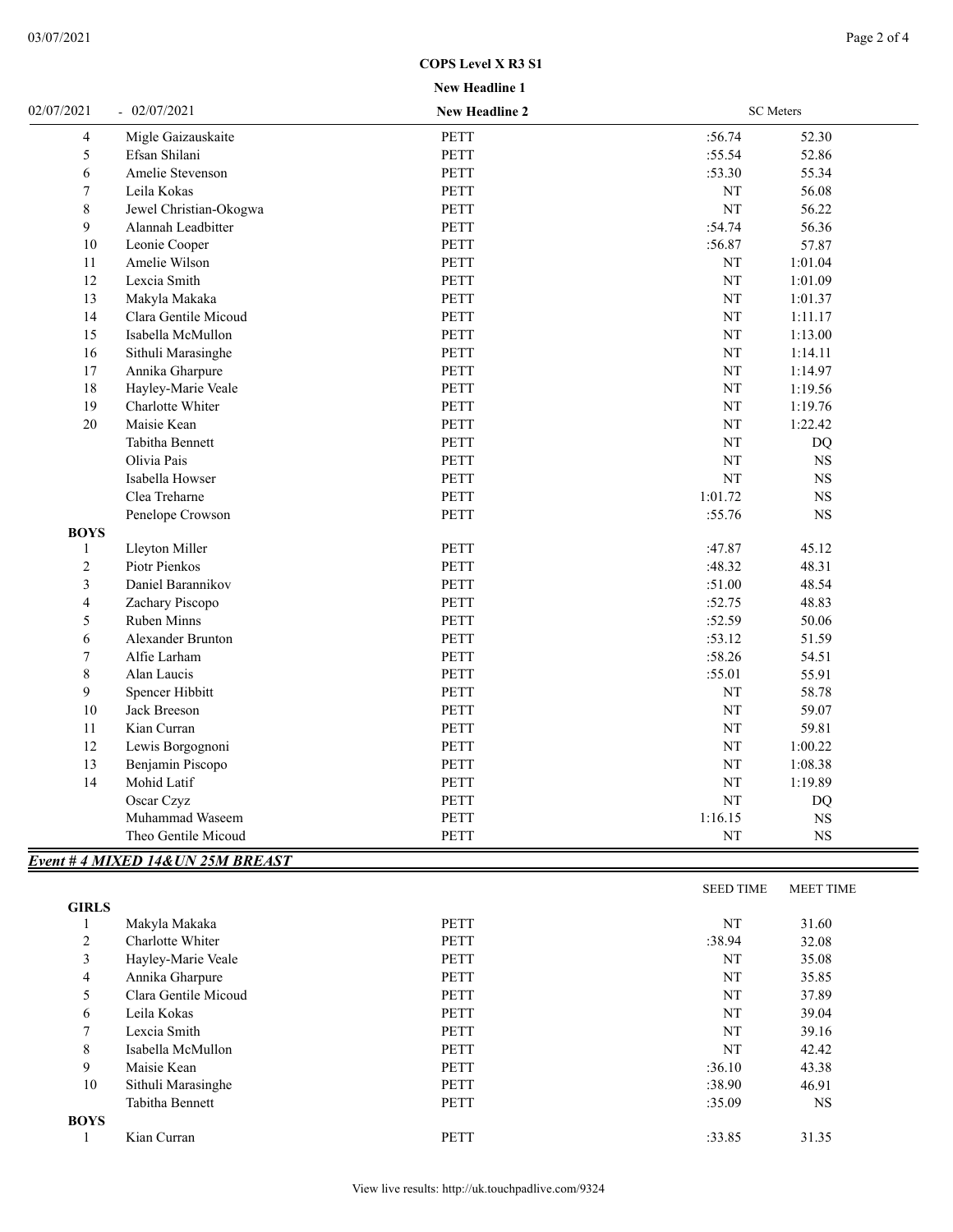#### **COPS Level X R3 S1**

#### **New Headline 1**

|            |                                   | TICW TICAUMIC T       |        |                  |  |  |
|------------|-----------------------------------|-----------------------|--------|------------------|--|--|
| 02/07/2021 | $-02/07/2021$                     | <b>New Headline 2</b> |        | <b>SC</b> Meters |  |  |
|            | Oscar Czyz                        | <b>PETT</b>           | :32.57 | 36.81            |  |  |
|            | Benjamin Piscopo                  | <b>PETT</b>           | NT     | 38.98            |  |  |
| 4          | Jack Breeson                      | <b>PETT</b>           | :41.57 | 41.31            |  |  |
|            | Spencer Hibbitt                   | <b>PETT</b>           | NT     | DQ               |  |  |
|            | Muhammad Waseem                   | <b>PETT</b>           | NT     | DQ               |  |  |
|            | Mohid Latif                       | <b>PETT</b>           | NT     | DO               |  |  |
|            | Event # 5 MIXED 14& UN 50M BREAST |                       |        |                  |  |  |

|              |                        |             | <b>SEED TIME</b> | <b>MEET TIME</b> |
|--------------|------------------------|-------------|------------------|------------------|
| <b>GIRLS</b> |                        |             |                  |                  |
|              | Efsan Shilani          | <b>PETT</b> | :55.62           | 53.23            |
| 2            | Isobel Fraser          | <b>PETT</b> | :53.90           | 53.35            |
| 3            | Simona Gorochova       | <b>PETT</b> | :53.59           | 55.13            |
| 4            | Migle Gaizauskaite     | <b>PETT</b> | :54.49           | 55.27            |
| 5            | Vitaute Bitvinskaite   | <b>PETT</b> | NT               | 57.38            |
| 6            | Leonie Cooper          | <b>PETT</b> | 1:00.75          | 1:02.68          |
| 7            | Olivia Pais            | <b>PETT</b> | NT               | 1:04.01          |
| 8            | Clea Treharne          | <b>PETT</b> | 1:13.76          | 1:11.38          |
| 9            | Amelie Wilson          | <b>PETT</b> | NT               | 1:19.16          |
|              | Amelie Stevenson       | <b>PETT</b> | 1:13.44          | DQ               |
|              | Jewel Christian-Okogwa | <b>PETT</b> | NT               | DQ               |
|              | Isabella Howser        | <b>PETT</b> | NT               | <b>NS</b>        |
|              | Penelope Crowson       | <b>PETT</b> | :59.98           | <b>NS</b>        |
| <b>BOYS</b>  |                        |             |                  |                  |
|              | Daniel Barannikov      | <b>PETT</b> | :51.29           | 50.25            |
| 2            | <b>Ruben Minns</b>     | <b>PETT</b> | 1:00.54          | 55.16            |
| 3            | Lleyton Miller         | <b>PETT</b> | :58.06           | 56.02            |
| 4            | Alan Laucis            | <b>PETT</b> | NT               | 59.97            |
| 5            | Piotr Pienkos          | <b>PETT</b> | 1:02.24          | 1:00.76          |
| 6            | Alfie Larham           | <b>PETT</b> | 1:04.07          | 1:01.39          |
| 7            | Zachary Piscopo        | <b>PETT</b> | 1:01.69          | 1:01.83          |
| 8            | Alexander Brunton      | <b>PETT</b> | 1:07.09          | 1:08.31          |
|              | Spencer Hibbitt        | <b>PETT</b> | NT               | <b>DQ</b>        |
|              | Lewis Borgognoni       | <b>PETT</b> | NT               | DQ               |
|              | Theo Gentile Micoud    | PETT        | NT               | NS               |

#### SEED TIME MEET TIME **GIRLS** 1 Isobel Fraser 2005 and the PETT 31.93 40.50 2 Simona Gorochova PETT :41.93 41.84 3 Migle Gaizauskaite **PETT** 2.43 43.07 4 Vitaute Bitvinskaite **PETT** NT 43.92 5 Efsan Shilani PETT :44.18 44.44 6 Alannah Leadbitter PETT :45.75 45.81 7 Leonie Cooper PETT : 44.75 46.05 8 Amelie Stevenson **PETT** : 47.27 49.13 9 Jewel Christian-Okogwa PETT NT 49.85 10 Makyla Makaka **PETT** NT 51.53 11 Amelie Wilson **PETT** NT 52.23 12 Lexcia Smith 64.11 13 Olivia Pais **PETT** NT 54.53 14 Sithuli Marasinghe PETT NT 57.16 15 Hayley-Marie Veale 28.80 PETT 2012 PETT 2012 PETT 2012 PETT 38.80 16 Isabella McMullon **PETT** NT 59.14 17 Annika Gharpure 1:01.24 PETT NT 1:01.24 18 Charlotte Whiter PETT NT 1:03.04